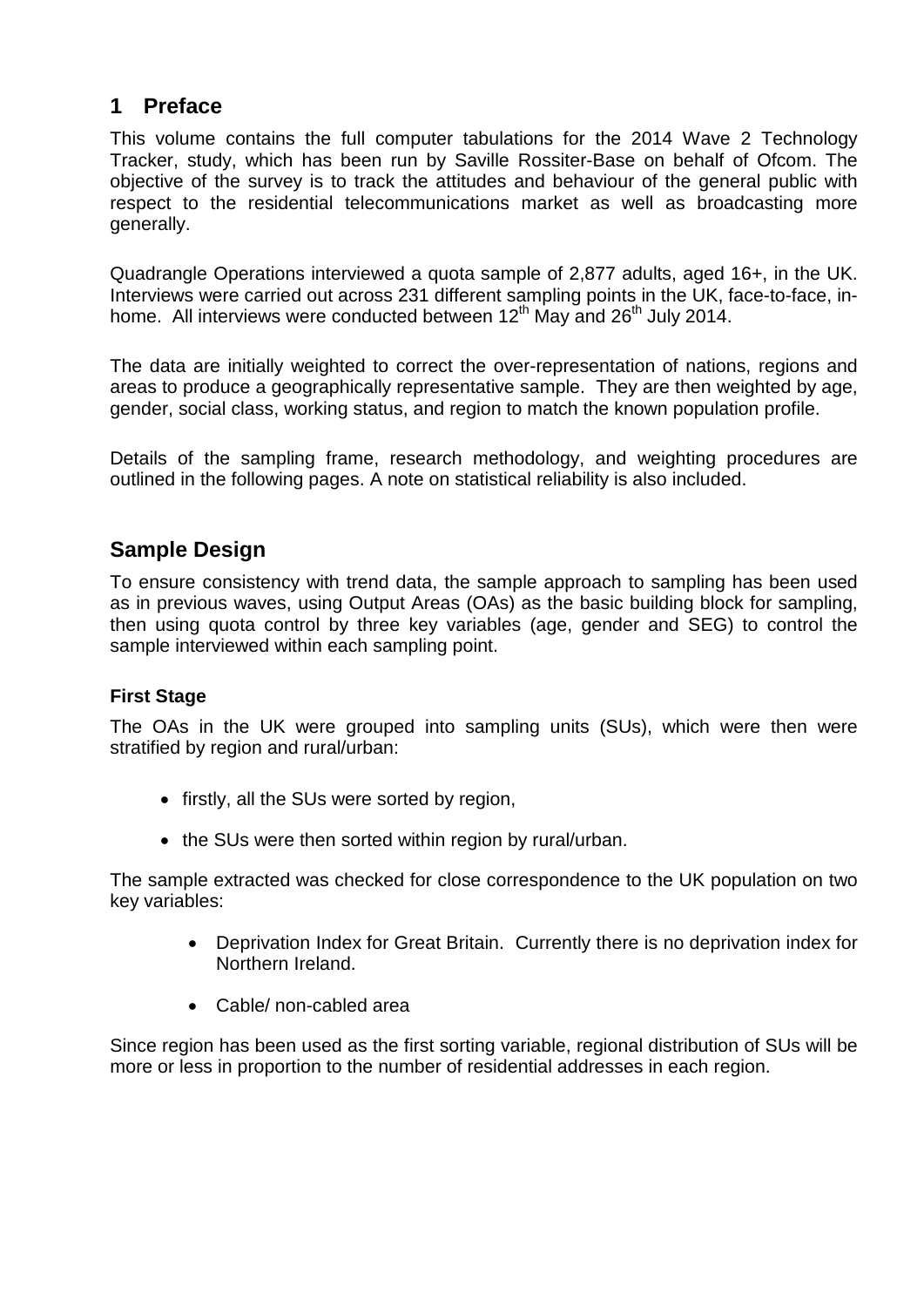### **Second stage**

The size of a SU is measured by the number of addresses it contains. The SUs were selected with a probability proportionate to size. This ensures that all households within an SU have an equal chance of being selected, regardless of the size of the SU in which a household is situated. The number of interviews per SU was 12.

## Quotas

The following quotas were set (within each SU) to represent the population within that SU, which means the overall quotas across the UK will closely match the UK population. Quotas were set using 2011 Census data for Great Britain and Northern Ireland.

- Age (16-24, 25-44, 45+)
- Socio-economic grade (SEG)
- Gender

### **Fieldwork**

Interviewers were provided with specific addresses. The average SU contains around 130 households in England and Wales and 160 households in Scotland, thus affording tight control over the addresses the interviewers called at. All interviews were conducted in the home, using pen and paper.

### **Reporting**

The sample is drawn on the basis of households within SUs, while quotas are set on the basis of adult population profiles. The data is then weighted to the profile of UK adults and so the data is representative of adults aged 16+. Therefore, when reporting it is necessary to state that the data represents the percentage of adults rather than the percentage of households.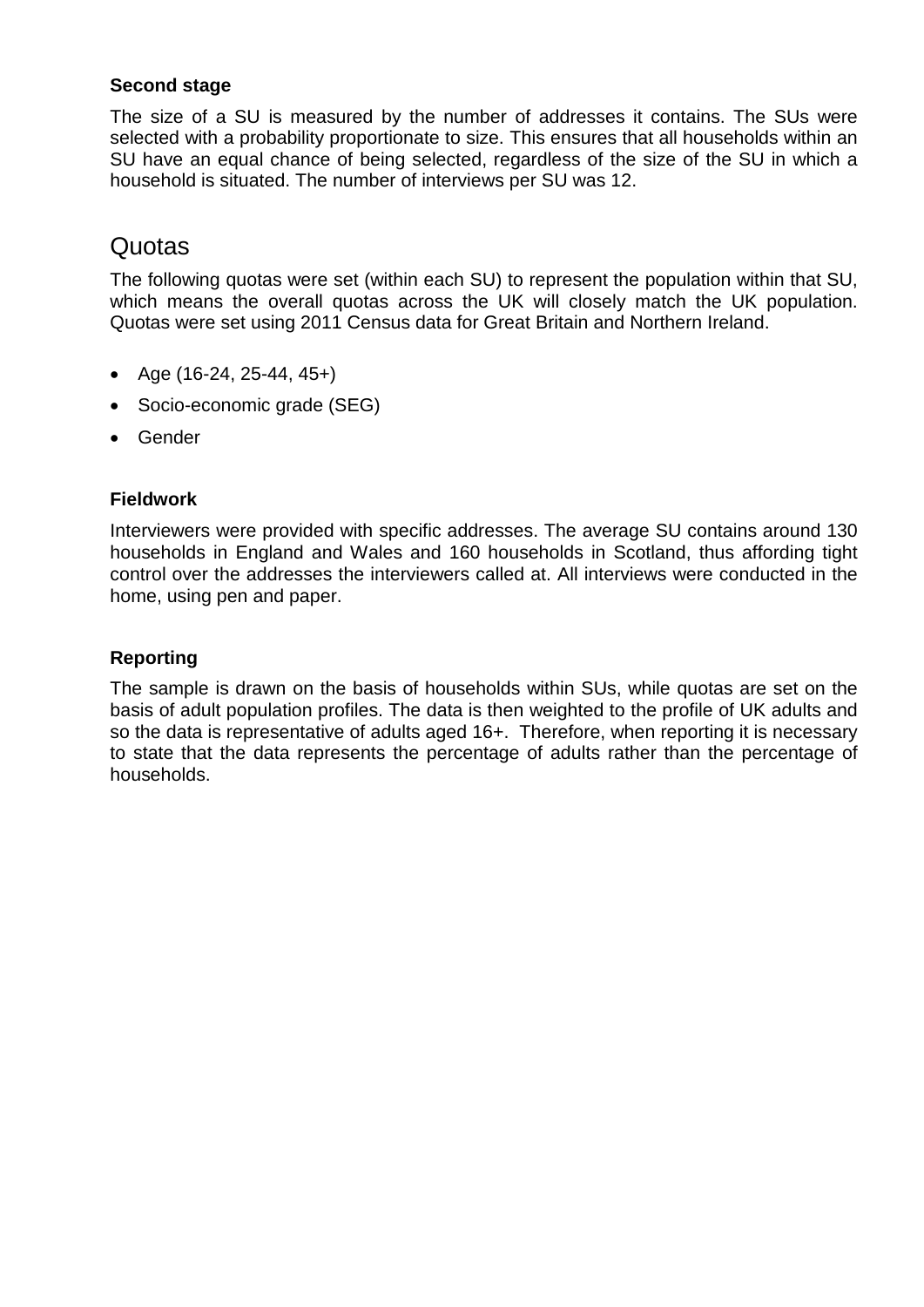# Weighting

The data are weighted to the national UK profile using target rim weights for age, gender, socio-economic group (SEG), working status, region and cable/ non-cable. The following table shows the initial unweighted sample and the final weighted sample profile.

| Figures are based on UK<br>adults | % Weighted | % Unweighted        |
|-----------------------------------|------------|---------------------|
|                                   | Profile    | Interviews achieved |
| Gender - Male 16+                 | 48%        | 48%                 |
| Gender - Female 16+               | 52%        | 52%                 |
| $Age - 16-34$                     | 33%        | 28%                 |
| $Age - 35 - 54$                   | 35%        | 32%                 |
| $Age - 55+$                       | 33%        | 40%                 |
| $SEG - AB$                        | 25%        | 21%                 |
| $SEG - C1$                        | 30%        | 30%                 |
| $SEG - C2$                        | 18%        | 22%                 |
| $SEG - DE$                        | 27%        | 27%                 |
| Working Status - working          | 56%        | 47%                 |
| Working Status - not working      | 43%        | 53%                 |
| Region - London                   | 12%        | 9%                  |
| Region - South East               | 14%        | 9%                  |
| Region - East of England          | 9%         | 9%                  |
| Region - South West               | 8%         | 9%                  |
| Region - East Midlands            | 7%         | 9%                  |
| Region - West Midlands            | 9%         | 9%                  |
| Region - Yorkshire & Humber       | 8%         | 9%                  |
| Region - North East               | 4%         | 3%                  |
| Region - North West               | 11%        | 6%                  |
| Region - Scotland                 | 9%         | 9%                  |
| Region - Wales                    | 5%         | 9%                  |
| Region - Northern Ireland         | 3%         | 9%                  |
| Cable                             | 51%        | 47%                 |
| Non cable                         | 49%        | 53%                 |

The percentages described above as '% Weighted' are the targets used to weight the data. The figures for age, gender and location are taken from the 2001 Census. Cable/ non cable figures come from published data on the proportion of UK households in cabled areas, and SEG profiles come from NRS published data. The '% Unweighted' column shows the actual percentage of interviews achieved in the May/ June/ July 2014 fieldwork.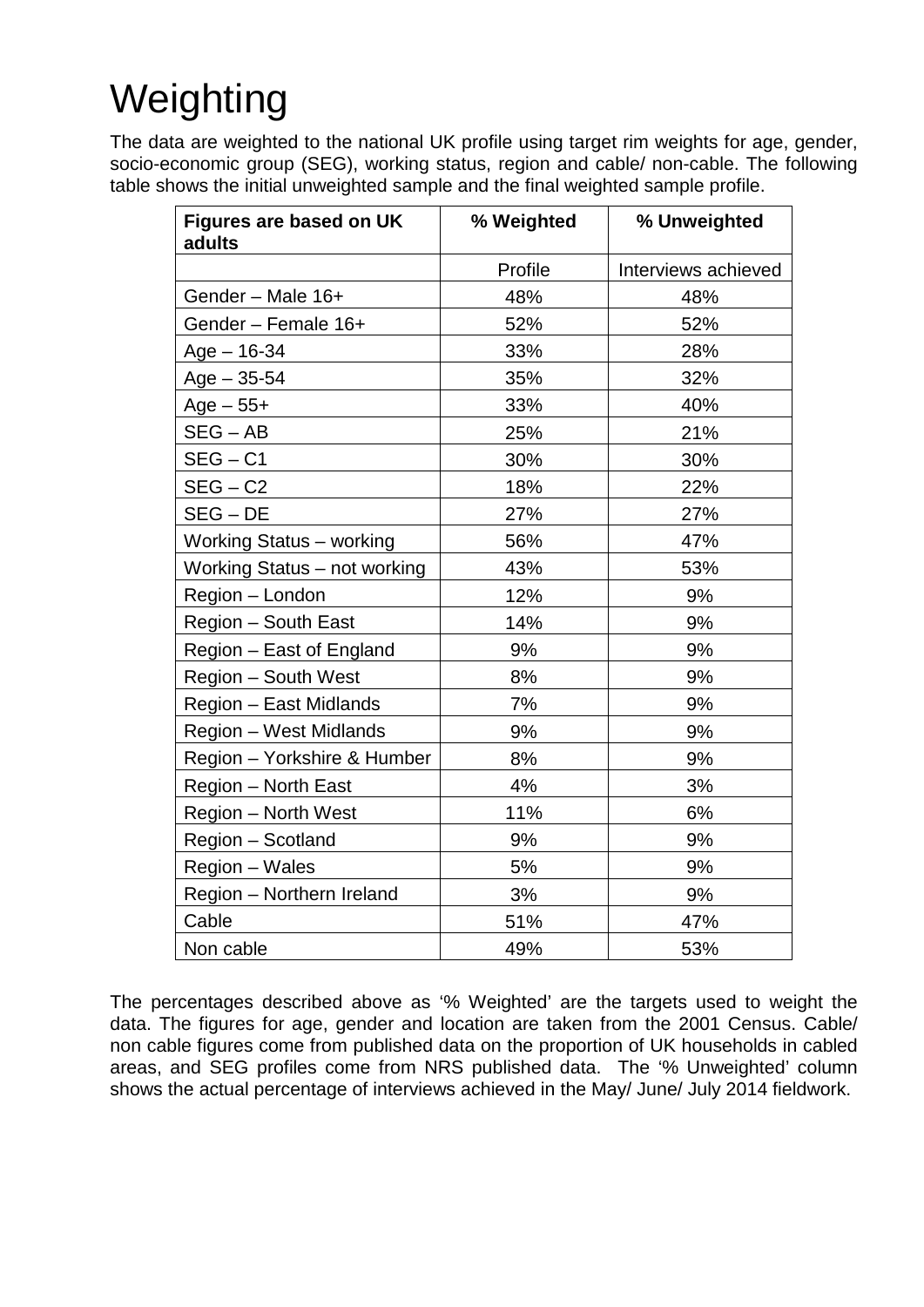## **2 Appendix A – Deprivation**

Business Geographics' 'Small Area Deprivation Index' is designed to detect 'pockets' of deprivation within wards. The deprivation index is created using a combination of socioeconomic variables. Please note that the deprivation index only applies to Great Britain.

The index composition score is based on the following four variables:

- 1. Unemployment unemployed residents
- 2. Overcrowding households with more than one person per room
- 3. Non-car ownership households without a car
- 4. Non-home ownership households not owning (or buying) their own home

The deprivation index ranges from 0, equalling the least deprived, to 100, equalling the most deprived. This is broken down into a high/medium/low classification for the overall population. The higher the index, the more deprived the area.

Wave 2 2014 fieldwork achieved the following break-down of interviews:

|                                                        | <b>GB Profile</b><br>(SU based) | <b>GB Interviews</b><br>achieved:<br>Weighted | <b>GB Interviews</b><br>achieved:<br><b>Unweighted</b> |
|--------------------------------------------------------|---------------------------------|-----------------------------------------------|--------------------------------------------------------|
| <b>Low Deprivation</b><br>$(0-33.33)$                  | 61%                             | 61%                                           | 62%                                                    |
| <b>Medium</b><br><b>Deprivation (33.34</b><br>$-66.66$ | 36%                             | 37%                                           | 36%                                                    |
| <b>High Deprivation</b><br>$(66.67 - 100)$             | 3%                              | 2%                                            | 2%                                                     |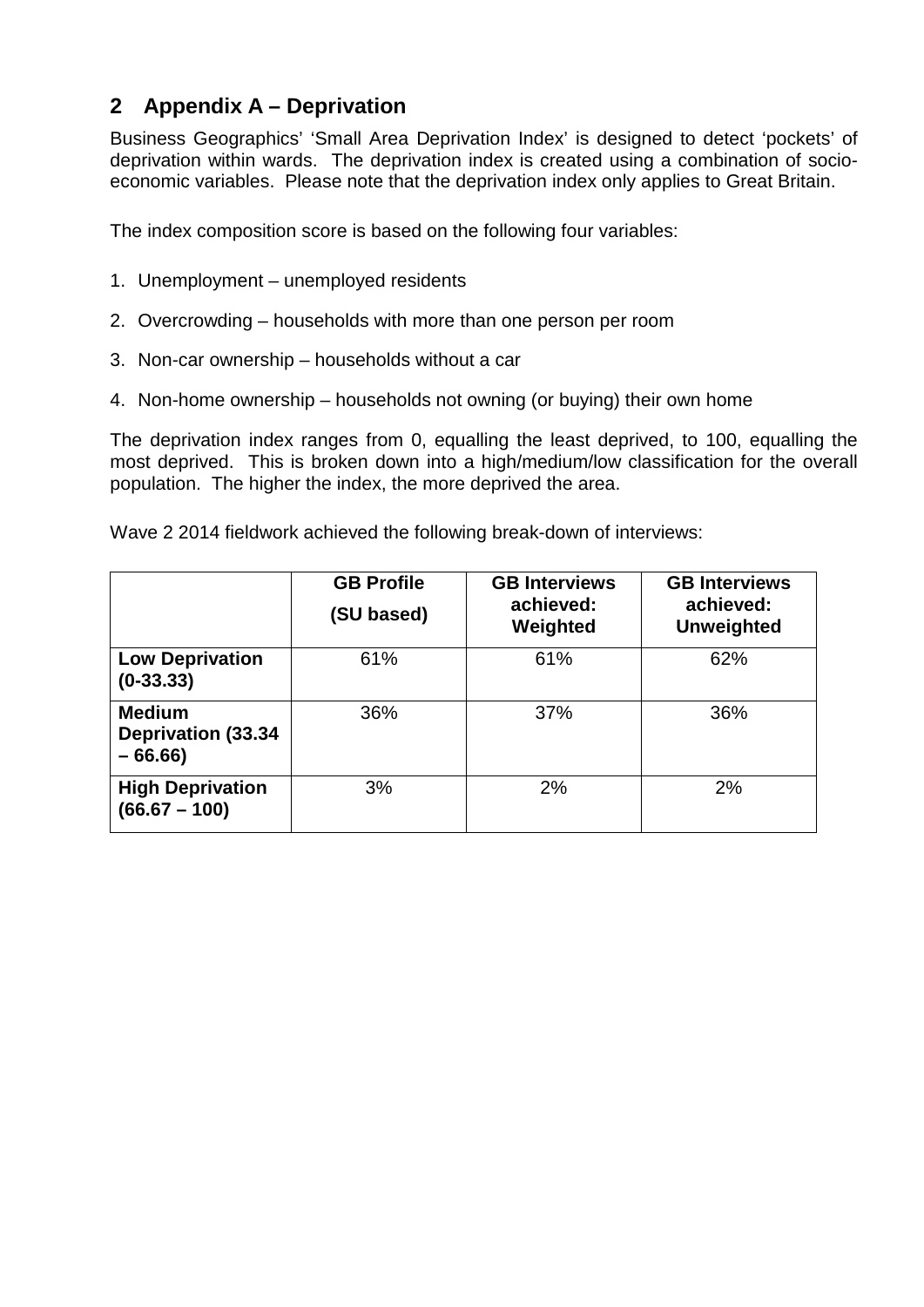## **3 Appendix B – Quotas**

The following quotas were set at the outset of the project:

| Adults 16+      | <b>Quotas set</b> | Interviews achieved<br><b>May-July 2014:</b><br>Weighted | <b>Interviews achieved</b><br><b>May-July 2014:</b><br><b>Unweighted</b> |
|-----------------|-------------------|----------------------------------------------------------|--------------------------------------------------------------------------|
| Gender - Male   | 49%               | 48%                                                      | 48%                                                                      |
| Gender - Female | 51%               | 52%                                                      | 52%                                                                      |
| $Age - 16-24$   | 14%               | 15%                                                      | 13%                                                                      |
| $Age - 25-44$   | 31%               | 37%                                                      | 32%                                                                      |
| $Age - 45 - 64$ | 34%               | 29%                                                      | 30%                                                                      |
| $Age - 65 +$    | 22%               | 20%                                                      | 25%                                                                      |
| $SEG - AB$      | 23%               | 25%                                                      | 21%                                                                      |
| $SEG - C1$      | 31%               | 30%                                                      | 30%                                                                      |
| $SEG - C2$      | 22%               | 18%                                                      | 22%                                                                      |
| $SEG - DE$      | 26%               | 27%                                                      | 27%                                                                      |

## **4 Appendix C - Guide to Statistical Reliability**

The variation between the sample results and the "true" values (the findings that would have been obtained if everyone had been interviewed) can be predicted from the sample sizes on which the results are based, and on the number of times that a particular answer is given. The confidence with which we can make this prediction is usually chosen to be 95%, that is, the chances are 95 in 100 that the "true" values will fall within a specified range. However, as the sample is weighted, we need to use the effective sample size (ESS) rather than actual sample size to judge the accuracy of results. The following table compares ESS & actual samples for some of the main analysis groups.

|                                | Actual | <b>ESS</b> |
|--------------------------------|--------|------------|
| Total                          | 2,877  | 2,357      |
| <b>URBANITY: RURAL</b>         | 470    | 374        |
| URBANITY: URBAN                | 2,407  | 1,995      |
| <b>GENDER: MALE</b>            | 1,369  | 1,127      |
| <b>GENDER: FEMALE</b>          | 1,508  | 1,230      |
| AGE: 16-24                     | 384    | 320        |
| AGE: 25-44                     | 916    | 765        |
| AGE: 45-64                     | 860    | 716        |
| AGE: 65-74                     | 346    | 283        |
| AGE: 75+                       | 371    | 307        |
| $SEG - AB$                     | 608    | 512        |
| SEG - C1                       | 855    | 704        |
| SEG - C <sub>2</sub>           | 621    | 505        |
| SEG - DE                       | 785    | 652        |
| HOUSEHOLD INCOME: UNDER £11.5K | 497    | 407        |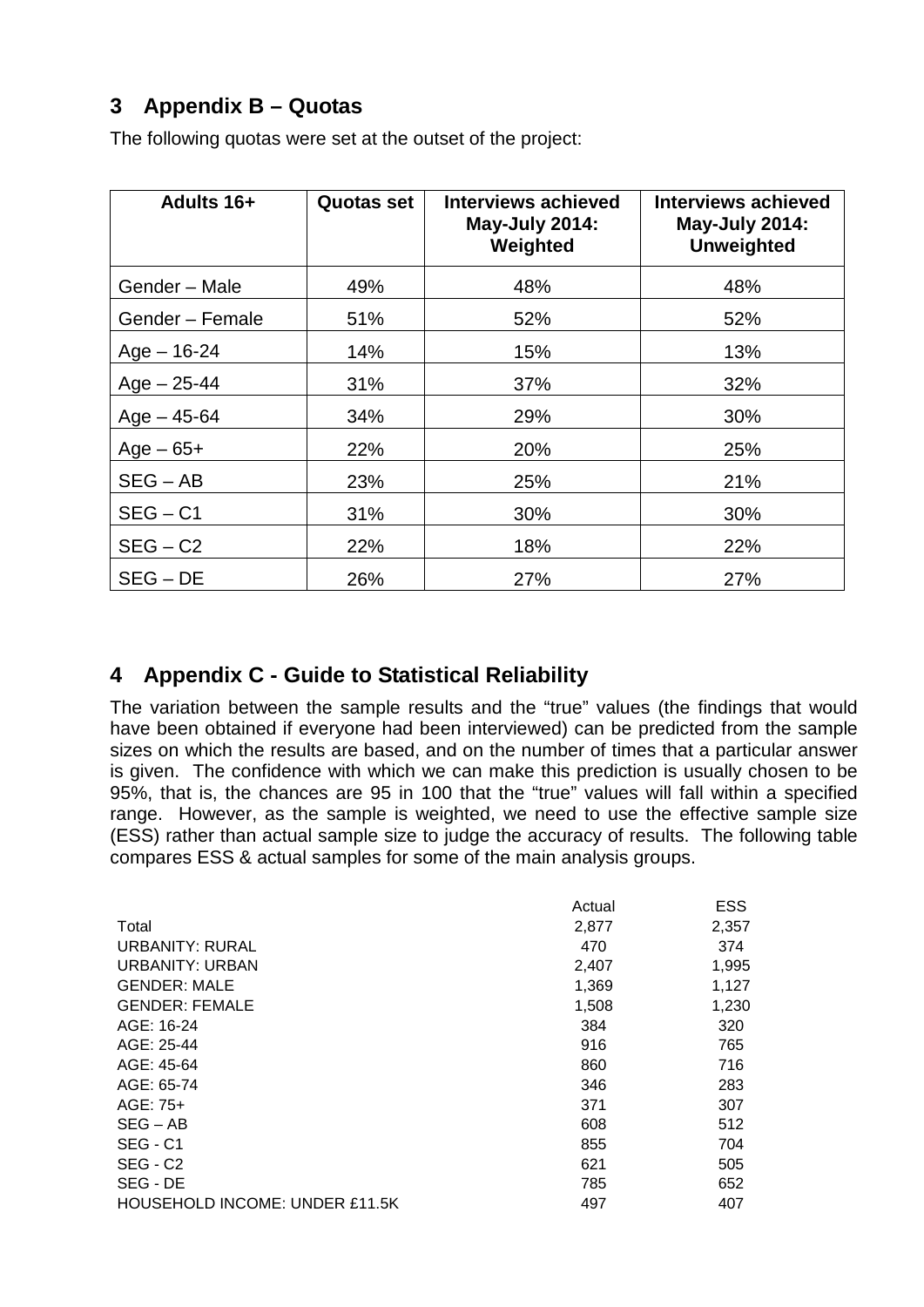| HOUSEHOLD INCOME: £11.5K-£17.5K | 366   | 298   |
|---------------------------------|-------|-------|
| HOUSEHOLD INCOME: £17.5K-£29.9K | 336   | 269   |
| HOUSEHOLD INCOME: £30K+         | 402   | 345   |
| <b>WORKING: YES</b>             | 1,345 | 1,146 |
| <b>WORKING: NO</b>              | 1,518 | 1,271 |
| <b>ETHNIC ORIGIN: WHITE</b>     | 2,626 | 2,133 |
| <b>ETHNIC ORIGIN: EMG</b>       | 244   | 193   |
| PERSONAL DISABILITY: ANY        | 555   | 433   |
| PERSONAL DISABILITY: VISUAL     | 102   | 83    |
| PERSONAL DISABILITY: HEARING    | 114   | 88    |
| PERSONAL DISABILITY: MOBILITY   | 202   | 170   |
| <b>MOBILE PHONE USER</b>        | 2,615 | 2,151 |
| <b>INTERNET ACCESS AT HOME</b>  | 2,287 | 1,892 |
|                                 |       |       |

The table below illustrates the required ranges for different sample sizes and percentage results at the "95% confidence interval":

#### **Approximate sampling tolerances applicable to percentages at or near these levels**

| <b>Effective sample size</b> | 10% or<br>90% | $20%$ or<br>80% | $30\%$ or<br>70% | 40% or<br>60% | 50%<br>士 |
|------------------------------|---------------|-----------------|------------------|---------------|----------|
|                              | 士             | 土               | 士                | 士             |          |
| 2,357 (All respondents)      | 1.2%          | 1.6%            | 1.9%             | $2.0\%$       | 2.1%     |
| 1,127 (Male)                 | 1.8%          | 2.4%            | 2.7%             | 2.9%          | 3.0%     |
| 704 (SEG C1)                 | 2.3%          | 3.0%            | 3.5%             | 3.7%          | 3.8%     |
| 374 (Rural)                  | 3.1%          | 4.1%            | 4.7%             | 5.1%          | 5.2%     |

For example, if 30% or 70% of a sample of 2,357 gives a particular answer, the chances are 95 in 100 that the "true" value will fall within the range of + 1.9 percentage points from the sample results.

When results are compared between separate groups within a sample, different results may be obtained. The difference may be "real", or it may occur by chance (because not everyone has been interviewed). To test if the difference is a real one – i.e. if it is "statistically significant" – we again have to know the size of the samples, the percentages giving a certain answer and the degree of confidence chosen. If we assume "95% confidence interval", the difference between two sample results must be greater than the values given in the table below to be significant: